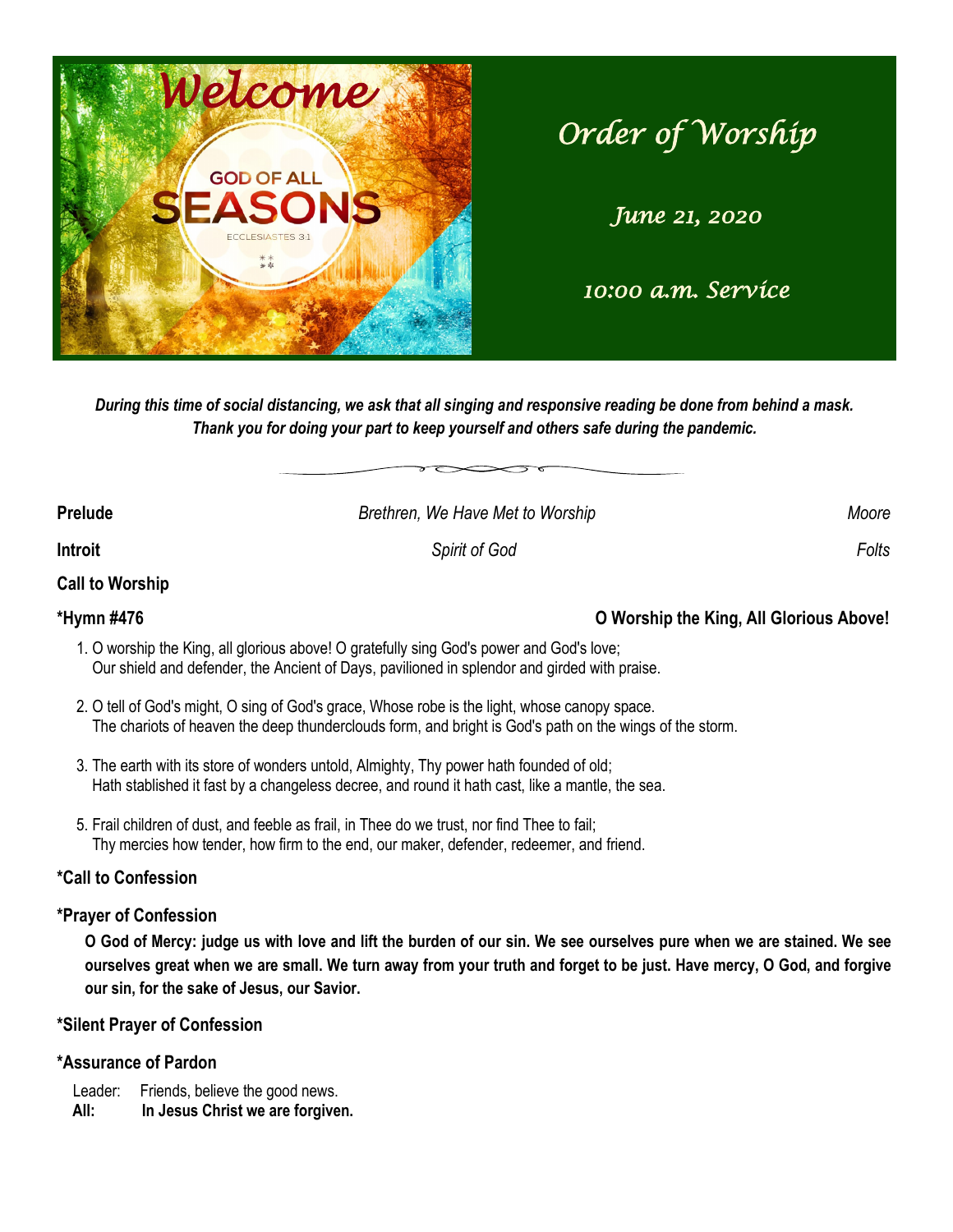| <i>*Congregational Response</i>                                                                                      |                            | Gloria Patri |  |  |
|----------------------------------------------------------------------------------------------------------------------|----------------------------|--------------|--|--|
| <b>Welcome and Announcements</b>                                                                                     |                            |              |  |  |
| <b>Celebrate Graduating Seniors</b>                                                                                  |                            |              |  |  |
| <b>Presentation of Tithes and Offerings</b>                                                                          |                            |              |  |  |
| <b>Offertory</b>                                                                                                     | Praeambulum from Partita V | J.S. Bach    |  |  |
| *Hymn #592                                                                                                           |                            | The Doxology |  |  |
| *Prayer of Commitment and the Lord's Prayer                                                                          |                            |              |  |  |
| Our Father, who art in heaven, hallowed be thy name. Thy kingdom come, thy will be done on earth as it is in heaven. |                            |              |  |  |

**but deliver us from evil. For thine is the kingdom and the power and the glory, forever. Amen. \*Choral Response**

**Anthem** *Great Day Hopson*

#### **Scripture Reading Mark 1:12-20**

<sup>12</sup> The Spirit immediately drove him out into the wilderness. <sup>13</sup> And he was in the wilderness forty days, being tempted by Satan. And he was with the wild animals, and the angels were ministering to him.

<sup>14</sup> Now after John was arrested, Jesus came into Galilee, proclaiming the gospel of God, <sup>15</sup> and saying, "The time is fulfilled, and the kingdom of God is at hand; repent and believe in the gospel."

<sup>16</sup> Passing alongside the Sea of Galilee, he saw Simon and Andrew the brother of Simon casting a net into the sea, for they were fishermen. <sup>17</sup> And Jesus said to them, "Follow me, and I will make you become fishers of men."

<sup>18</sup> And immediately they left their nets and followed him. <sup>19</sup> And going on a little farther, he saw James the son of Zebedee and John his brother, who were in their boat mending the nets. <sup>20</sup> And immediately he called them, and they left their father Zebedee in the boat with the hired servants and followed him.

 The Word of the Lord. **Thanks be to God.**

### **Children's Time**

- 1. This is my Father's world, and to my list'ning ears, all nature sings, and round me rings the music of the spheres. This is my Father's world, I rest me in the thought of rocks and trees, of skies and seas; His hand the wonders wrought.
- 2. This is my Father's world, the birds their carols raise; the morning light, the lily white declare their Maker's praise. This is my Father's world, He shines in all that's fair; In the rustling grass I hear Him pass, He speaks to me ev'ry-where.

**\*Hymn #293 This Is My Father's World**

**Give us this day our daily bread; and forgive us our debts as we forgive our debtors; and lead us not into temptation,**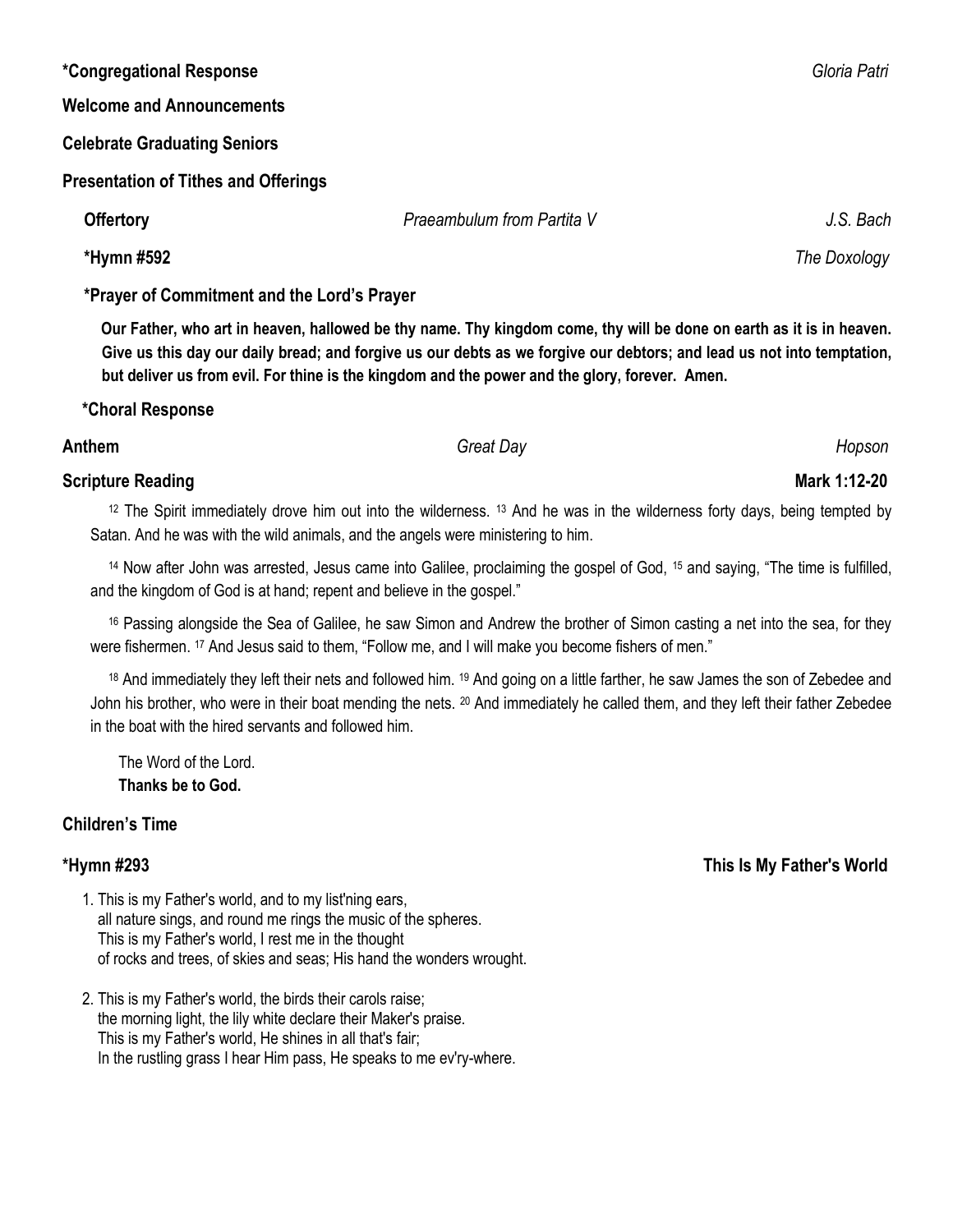### **Scripture Reading Ecclesiastes 3:1-8**

<sup>1</sup> For everything there is a season, and a time for every matter under heaven:

 $2a$  time to be born, and a time to die; a time to plant, and a time to pluck up what is planted;

<sup>3</sup> a time to kill, and a time to heal; a time to break down, and a time to build up;

<sup>4</sup> a time to weep, and a time to laugh; a time to mourn, and a time to dance;

<sup>5</sup> a time to cast away stones, and a time to gather stones together; a time to embrace, and a time to refrain from embracing;

 $6$  a time to seek, and a time to lose; a time to keep, and a time to cast away;

<sup>7</sup> a time to tear, and a time to sew; a time to keep silence, and a time to speak;

<sup>8</sup> a time to love, and a time to hate; a time for war, and a time for peace.

### **Decently and In Order**

*"For everything there is a season, and a time for every matter under heaven…."* (Ecclesiastes 3:1)

### **\* Affirmation of Faith The Apostles' Creed**

**I believe in God the Father Almighty, Maker of heaven and earth.**

**And in Jesus Christ his only Son our Lord; who was conceived by the Holy Ghost, born of the Virgin Mary, suffered under Pontius Pilate, was crucified, dead, and buried; he descended into hell; the third day he rose again from the dead; he ascended into heaven, and sitteth on the right hand of God the Father Almighty; from thence he shall come to judge the quick and the dead.**

**I believe in the Holy Ghost; the holy catholic Church; the communion of saints; the forgiveness of sins; the resurrection of the body; and the life everlasting. Amen.**

#### **\*Prayers of the People**

- 1. Savior, like a shepherd lead us, much we need Thy tender care; In Thy pleasant pastures feed us, for our use Thy folds prepare: Blessed Jesus, blessed Jesus, Thou hast bought us, Thine we are; Blessed Jesus, blessed Jesus, Thou hast bought us, Thine we are.
- 2. Thou hast promised to receive us, poor and sinful though we be; Thou hast mercy to relieve us, grace to cleanse, and power to free: Blessed Jesus, blessed Jesus, early let us turn to Thee; Blessed Jesus, blessed Jesus, early let us turn to Thee.

#### **\*Charge and Benediction**

God be with you till we meet again, By His counsels guide, uphold you, With His sheep securely fold you, God be with you till we meet again.

**\*Postlude** *The Happy Trumpeter Young* 

**Sermon Rev. Dr. David H. Green Rev. Dr. David H. Green** 

**\*Hymn #387 Savior, Like a Shepherd Lead Us**

**\*Closing Response God Be with You Till We Meet Again**